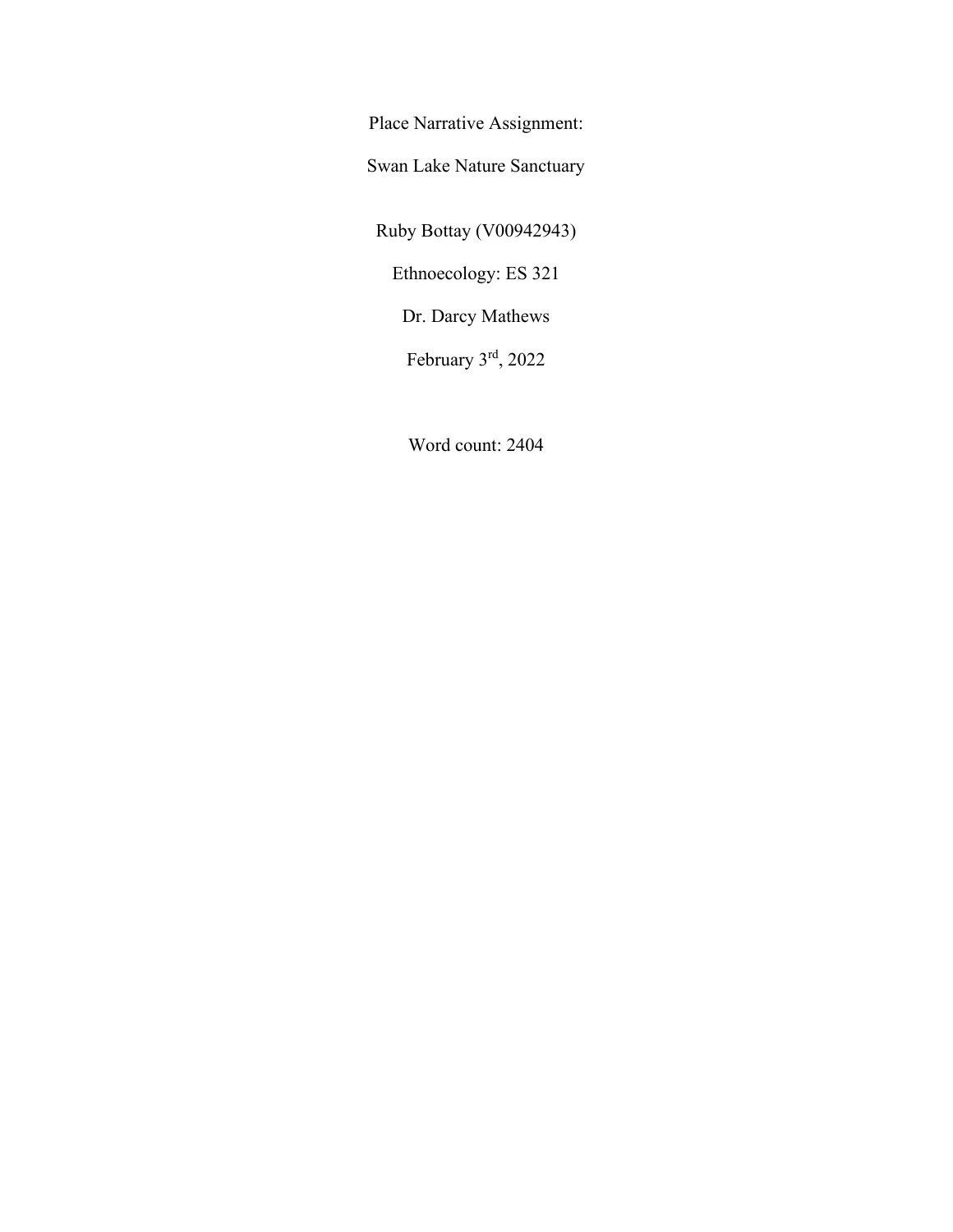Place name's sake

The origin of Sawn Lake's English name is left uncertain. In a practical sense, many believe that the name is credited to the Trumpeter Swans who'd often visit the lake. However, in a more historical light, it is thought that the name's sake of the lake extends from James Gilchrist Swan, an American ethnologist who devoted his time throughout the  $19<sup>th</sup>$  century to exploring indigenous peoples, their lands, and their cultures along the Northwest coast. (*Why Swan Lake & Christmas Hill – Swan Lake Christmas Hill Nature Sanctuary*, n.d.). The traditional name of Swan Lake and the Indigenous lands which is covers is traditionally written as Kosampson (Morrison, 2015).

## Geographic Setting

The area of and around Swan Lake encompasses traditional lands significant to the Esquimalt, Lekwungen, Songhees, and WSÁNEĆ nations, who have resided on and lived off these lands for thousands of years. These nations repay their duties to the land through environmental stewardship and continuing to carry out their traditional land ceremonies, transcending their historical ties to present day (Morrison, 2015). The physical Geographic setting of Swan Lake is North East of the Gorge waters and Portage Inlet, where the Patricia Bay highway and McKenzie Ave cross. Swan Lake is a one of many pieces of the Colquitz River Watershed, water enters the lake from the east through Blenkinsop Creek and exits through Swan Creek on the west side of the lake where it then joins with Colquitz River until it reaches its final output destination of Portage Inlet (Ungstad, 2012).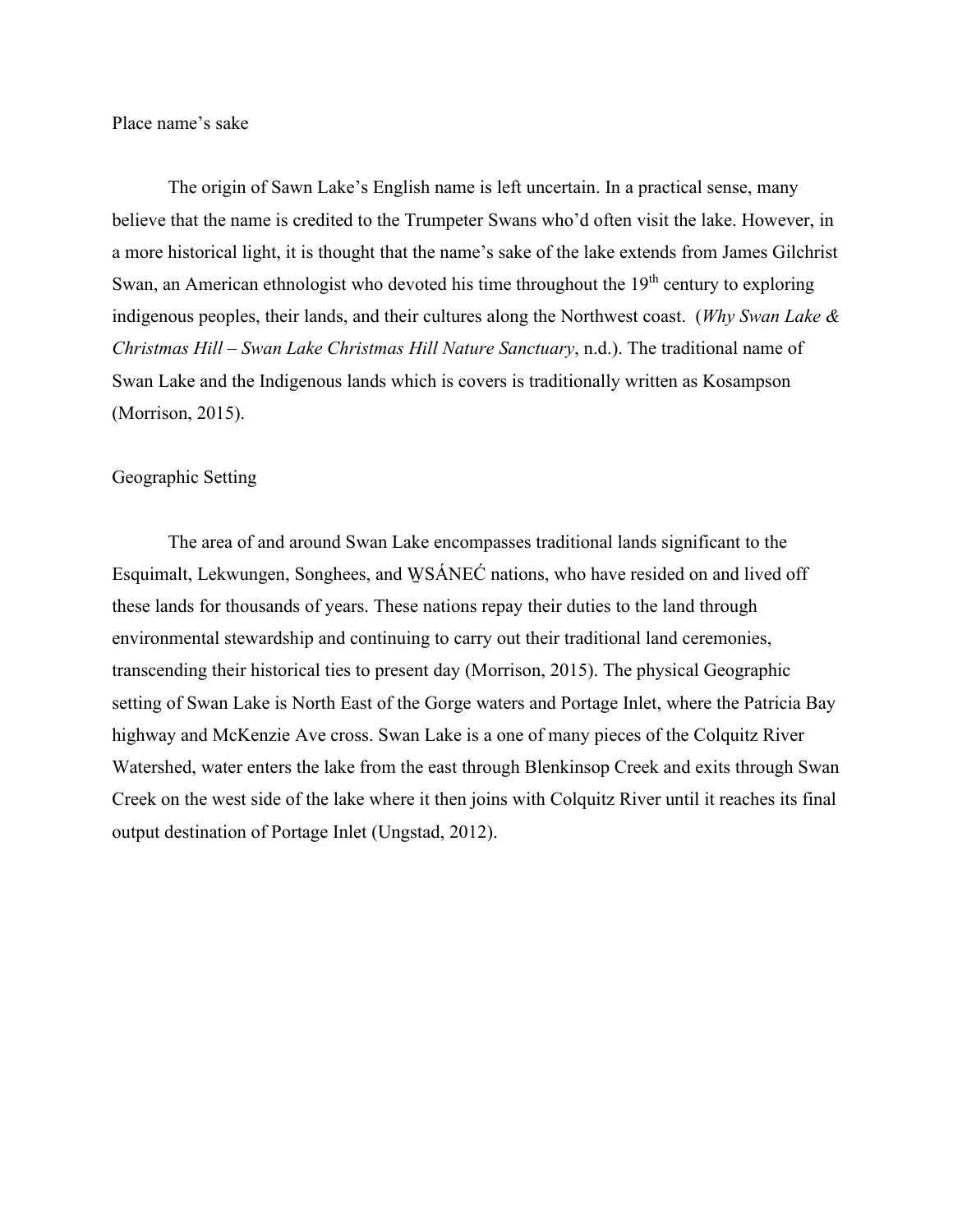

*Figure 1. Map of Swan Lake Watershed. Photo taken from info sign at Swan Lake (Bottay, 2022).* 



*Figure 2. Screen capture from google maps. Geographic location of Swan Lake.* (*Google Maps*, n.d.)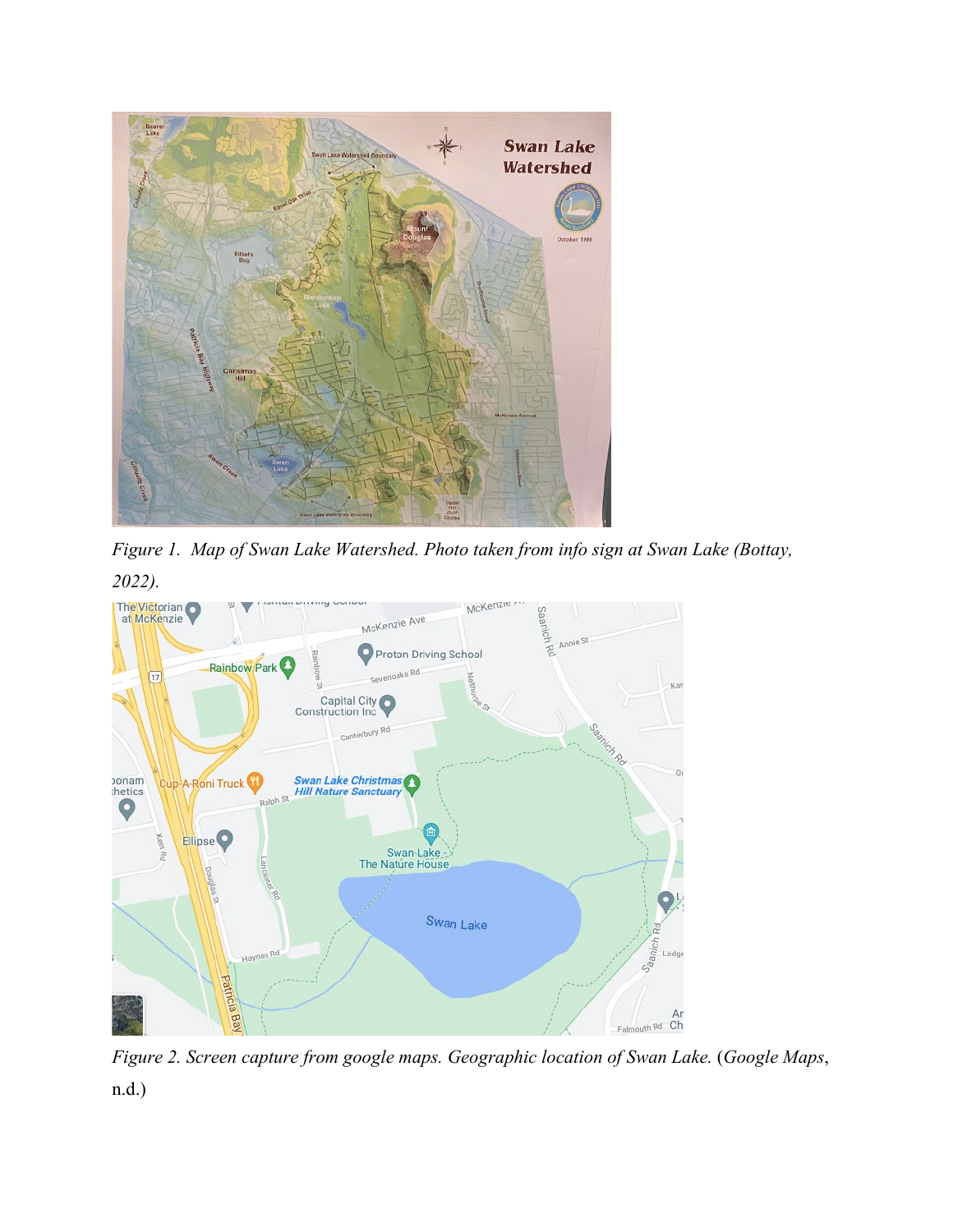## Ecological History and Significance

The body of Swan Lake was formed in a glacial depression left behind after the last ice age,  $\sim$ 12,000 years ago. Throughout the horrors of the 20<sup>th</sup> century - in the midst of the ignorance that pre-ceded the environmental movement sparking in the 60's - Swan Lake and the surrounding ecosystem was treated with limited respect even though it's part of a large watershed. Swan Lake saw constant runoff from surrounding farms, wineries, dairy farms, and sewage plants, and if that wasn't enough people thought it was ok to treat the lake and their own personal garbage disposal site (*Urban Oases of Victoria - Swan Lake*, n.d.). By the 1960's the lake had been majorly devastated by pollution and was seriously lacking in terms of biodiversity and ecological integrity of the watershed ecosystem (*Urban Oases of Victoria - Swan Lake*, n.d.). Thankfully, in the 1970's, the District of Saanich took control over the watershed and its associated regions, including Swan Lake. Following this, the Lake began to be ecologically restored and while it is still not at a point of being fully ecologically sound, its health has made great improvements in recent decades (*Urban Oases of Victoria - Swan Lake*, n.d.). A large factor in the lake's resurgence was naming it a Nature/ Bird Sanctuary in 1975, where from that point on the lake has been regarded as a refuge for migrant birds and other local plant and animal species where their protection and maintaining the health of the lake is top priority. (*Swan Lake Christmas Hill Nature Sanctuary | Eco Learning Hive*, n.d.).

#### Cultural History and Significance

The cultural history and significance of Swan Lake is layered and diverse, but in general the history of the land in terms of use and ownership follows suit for the histories of most treaty lands in BC.

From a western, colonial position the land of Swan Lake was 'purchased' by the Hudson's Bay Company from the Kosampson tribe (now known as the Esquimalt Nation) in 1850. The terms of this purchase were contingent on that the "*Village Site and enclosed Fields are to be kept for our own use,* ['our', being the Kosampson tribe]*, for the use of our children, and for those who may follow after us, and the lands shall be properly surveyed hereafter"*  (Morrison, 2015)*.* This agreement meant that the indigenous tribes who occupied that land could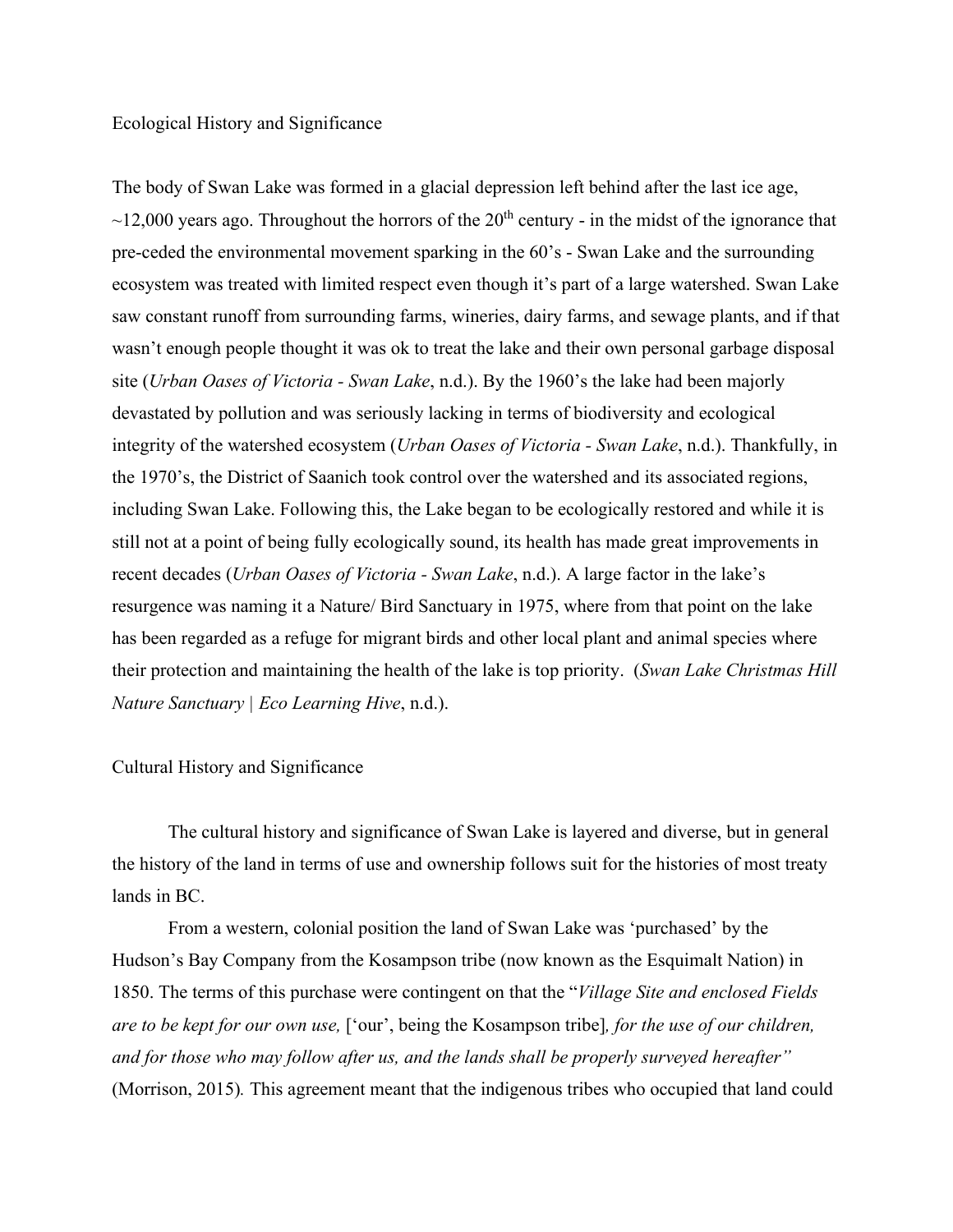continue to use the land as they had been, however now they would use the land alongside the European settlers. Following this purchase, Swan Lakes history took roots in hospitality. In 1864, on the south side of the lake the Swan Lake Hotel was built (Ungstad, 2012). The hotel was known for entertaining guests in all seasons with fishing in the summer, skating in the winter, and dancing year-round providing fun, active outlets for its guests. Tragically, the hotel burnt down and was rebuilt twice before closing for good in 1897 (Ungstad, 2012)..

From an indigenous view, Swan Lake is a place of cultural significance to nations including the Lekwungen, Esquimalt, Songhees, WSÁNEĆ peoples. In particular, the Songhees people had a prominent presence in the Swan Lake area. Swan Lake was once a frequented hunting, fishing, and foraging ground for the Songhees people. Infact, over the years of restoring the lake a number of spear heads and arrows have been uncovered which provide evidence to this history (Morrison, 2015). The Songhees people gathered and prepared a medley of local plant species in which they used for food and medicine. These species include the camas lily, wild onion, western crab apple, chocolate lily bulbs, Oregon grape, salmonberry, elderberry, Pacific blackberry, red huckleberry, thimbleberry, and fern rhizomes (Morrison, 2015). The Songhees people also gathered cuttings from species such as cat-tails and swamp rushes and used them for building shelters, mats, baskets, and traditional clothing (Morrison, 2015). The Songhees nation would also capitalize on the abundant bird populations over their winter and spring migrations through hunting and collecting eggs as forms of sustenance. In doing this, the people of the nation were sure to use the birds they hunted for their full inherent value; feathers and bones were used for spiritual and ceremonial use and also incorporated in the makings of traditional dress (Morrison, 2015). Similarly, any larger mammals that the Songhees may have hunted such a deer were used in full; their meat as sustenance, hides were turned into clothing, and various tools were made from their antlers (Morrison, 2015)

A third cultural history associated with Swan Lake is with the *Chinese Consolidated Benevolent Association of Victoria*, who purchased a portion of Swan Lake from the Hudson's Bay Company in 1891. The association had hoped to build a cultural cemetery on the purchased plot of land but local farmers on the land opposed it for ecological reasons. To commemorate the land and their culturally significant intentions for it, the association deemed swan lake an "*auspicious Feng Shui site",* the first in Canada in fact. The Feng Shui of the site is understood through the topography of the area. The lake hill to the east is represented by a Green Dragon,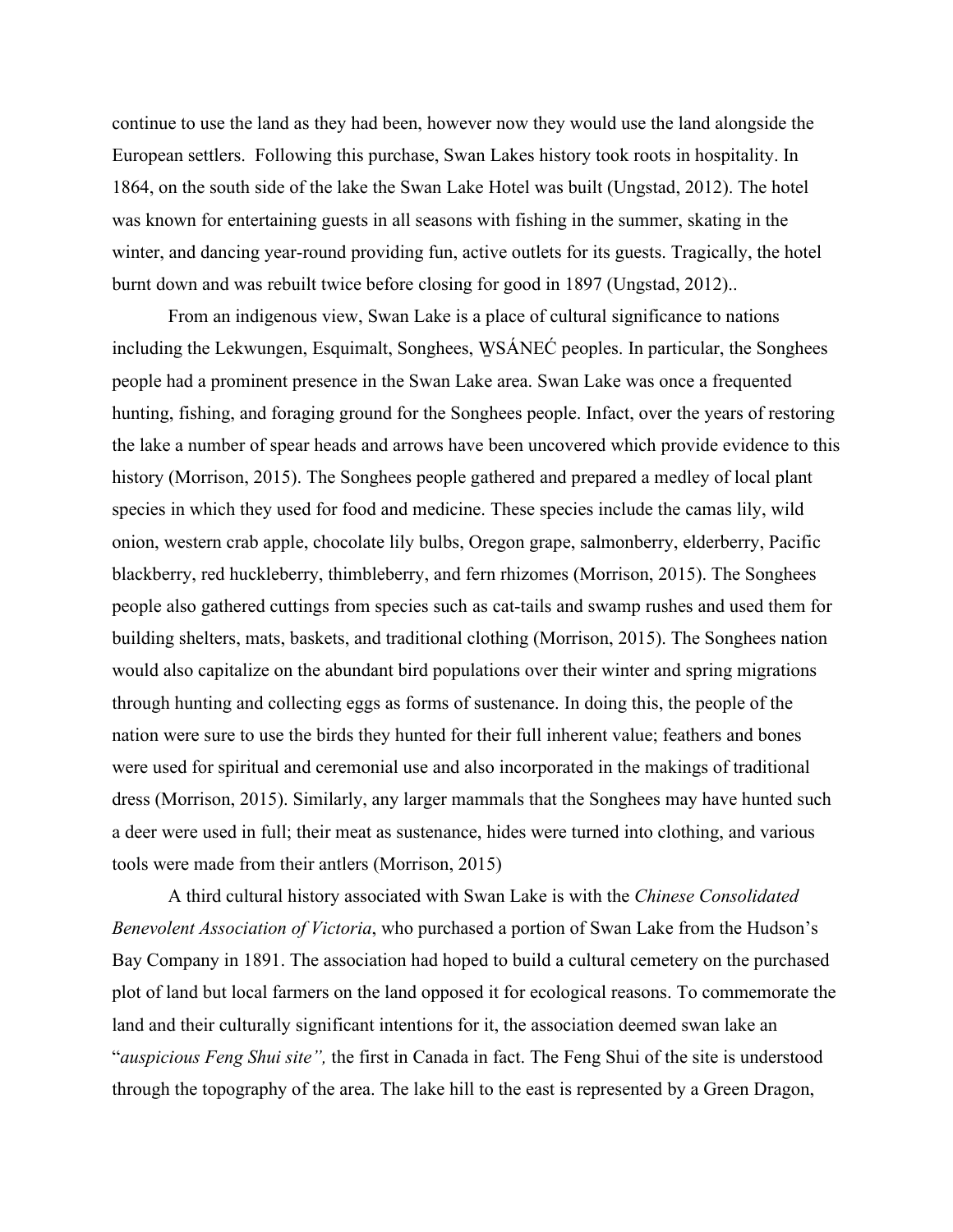indicating nature, health, and tranquility; the lower ridge to the west is symbolized with a white tiger, denoting power and army; and the lake itself linking the two is embodied by the luminous pearl, which promotes wisdom (Information retrieved from info sign located at Swan Lake, 2021)



*Figure 3. Representative Map of Sawn Lake Feng Shui. Photo taken from info sign at Swan Lake. (Bottay, 2022)* 

Contemporary ecological significance

Contrary to its past of being used as an unsanctioned garbage dump, Swan Lake is now regarded as an ecologically significant site as it is a known nature and bird sanctuary which seeks to encourage the protection of the watershed ecosystem and promote biodiversity.

The sanctuary is home to a diverse range of water and avian birds including: ducks, geese and swans; cormorants; bitterns and herons; new world vultures; hawks and eagles; falcons; pheasants and grouse; new world quail; rails and coots; cranes; plovers; sandpipers and phalaropes; gulls and terns; pigeons and doves; barn owls; typical owls; nightjars;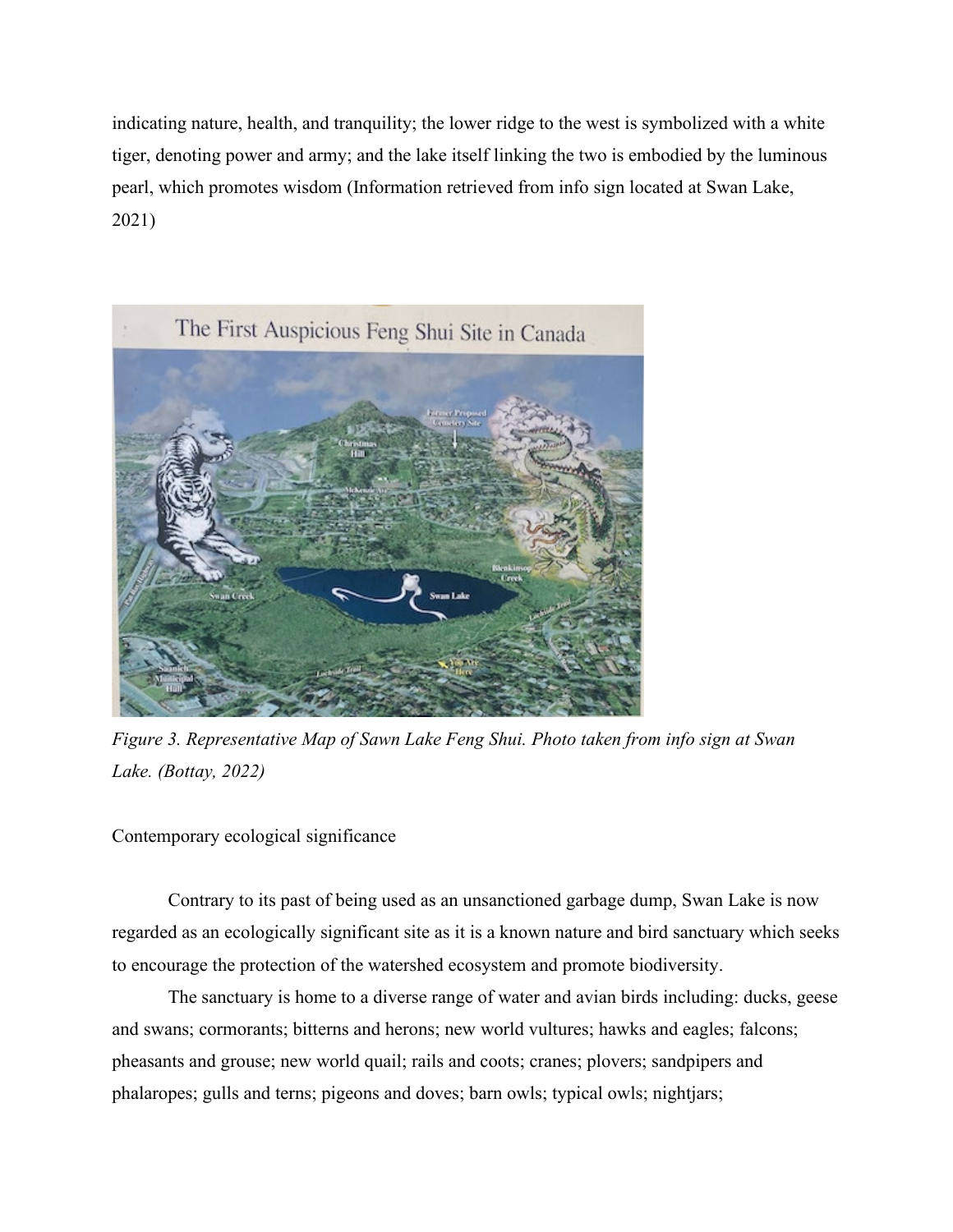hummingbirds; kingfishers; woodpeckers; tyrant flycatchers; shrikes; vireos; jays and crows; larks; swallows; chickadees; long-tailed tits; nuthatches; creepers; wrens; kinglets; thrushes; mimidae; starlings; wagtails and pipits; waxwings; wood-warblers; tanagers; emberizids; cardinals; blackbirds and orioles; finches and crossbills; and old world sparrows (BirdChklst, Saunders Data, PDF shared by Cara Gibson, Nature Sanctuary Executive Director).

While I myself did not observe all of these bird species in my visit, all of these bird species come and go from swan lake as they please in their migratory routes, and are protected under the nature sanctuary. Many of these species can be spotted throughout the sanctuary in wetland areas and on the lake itself. During my time at Swan Lake, I was able to spot dozens of Mallard Ducks (*Anas platyrhynchos)* (*Birds, Reptiles & Other Vertebrates Portal | Britannica*, n.d.), both male and female; a handful of large cormorants (*Phalacrocorax fuscicollis)*(*Birds, Reptiles & Other Vertebrates Portal | Britannica*, n.d.) resting on the dock; one annas humming bird (*Calypte anna)*(*Birds, Reptiles & Other Vertebrates Portal | Britannica*, n.d.) fluttering in the trees; and countless chickadees (*Poecile paridae)*(*Birds, Reptiles & Other Vertebrates Portal | Britannica*, n.d.) darting all around.



*Figure 4. Male and female Mallard Ducks in Swan Lake. (Bottay, 2022)*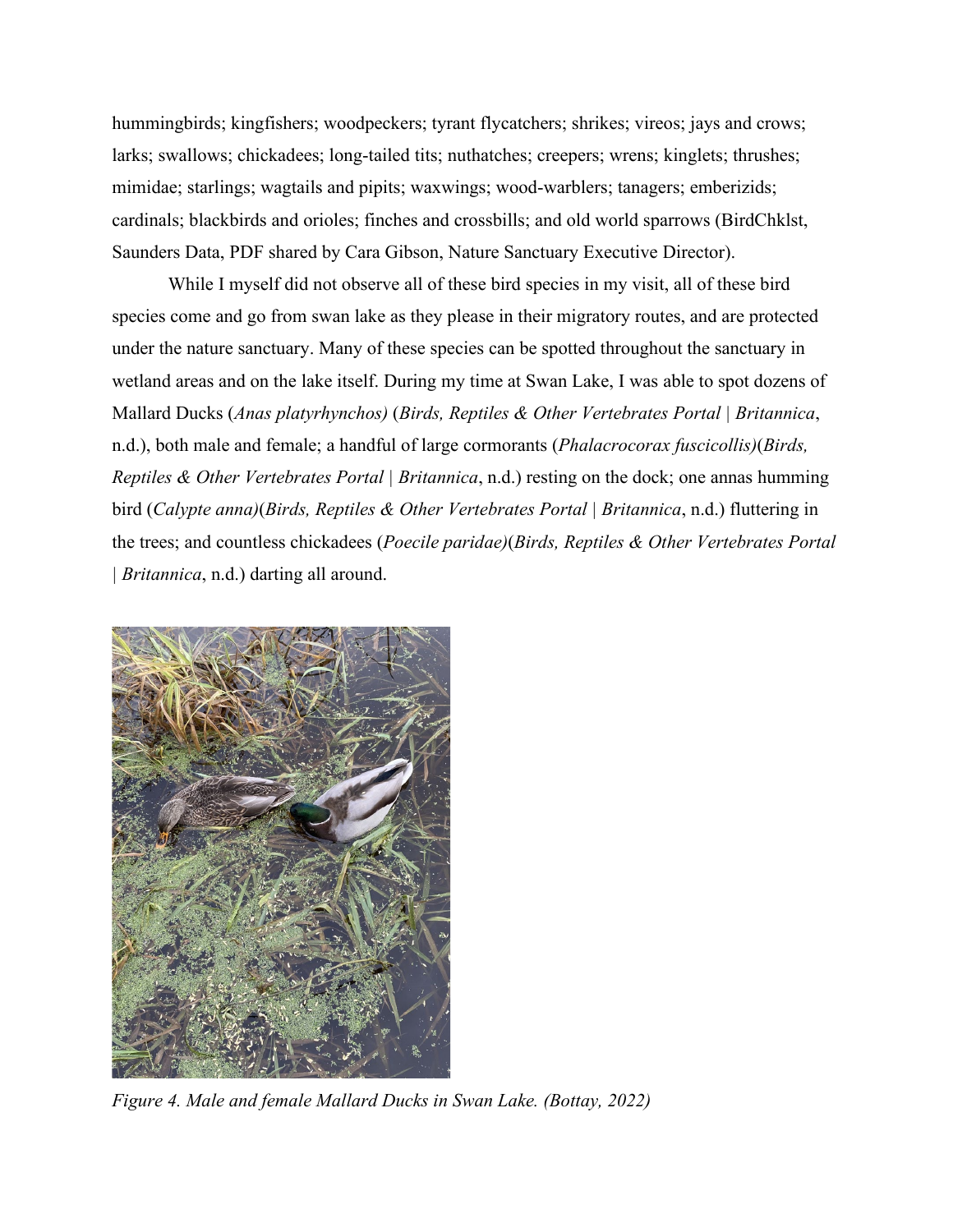Swan lake is also home to an ensemble of plant species also under the protection of the nature sanctuary. In the lands surrounding the lake and wetland area there is rocky outcrop substrate which houses Garry Oak and Arbutus trees as-well-as a small collection of Douglas and Grand Firs in the more forested region of the lake (Morrison, 2015). In the lower wetlands surrounding the lake there is a shrub layer including plant species such as: native willows, red osier dogwood, hardhack and black cottonwood, as-well-as an unfortunate abundance of the invasive reed canary grass. This grass was introduced into the area because it was a known to be a species that is tolerable to winter flooding, however, this species was more persistent that predicted and began to run rapid. Closer to the edges of the lake you can find a range of species of low-lying shrub willow: Pacific, Sitka, Geyer's, and Hookers; as well as a few large weeping willow trees which were introduced to aid in waterflow. Getting right down the shores of the lake you can find tall cattails, bulrush and yellow pond lily intermixed with the invasive reed canary grass (Morrison, 2015). While I did not explicitly identify all of these plant species myself during my time at Swan Lake, their presence in very apparent all around the lake.



*Figure 5. Photo of Swan Lake wetlands. (Bottay, 2022)*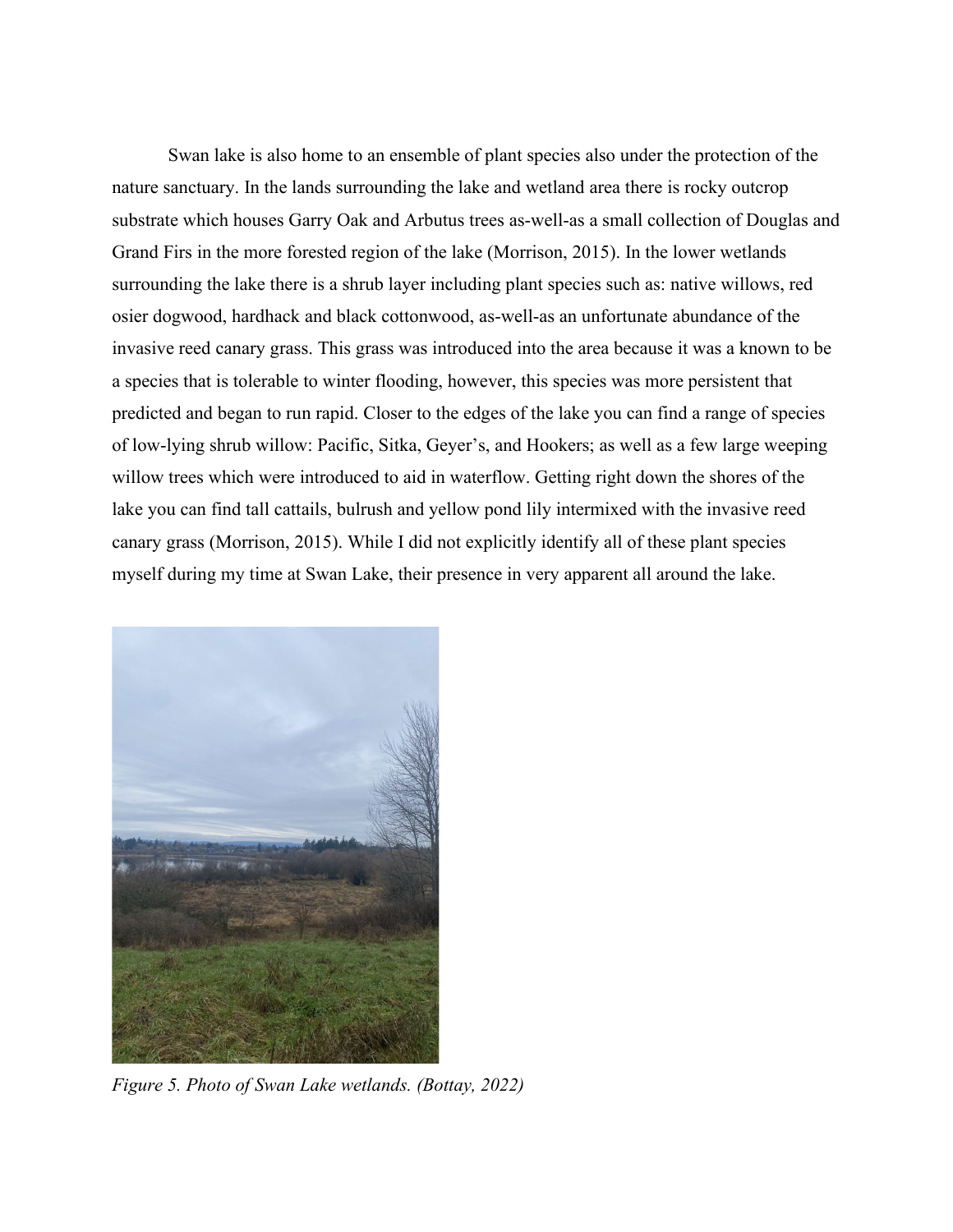Given the diversity of both bird and plant species within the Swan Lake area and sanctuary, it gives great promise to the ecological resurgence of the lake. In comparison to its level of biodiversity in the 1960's it is apparent that the conservation efforts being made by the sanctuary have been very effective.

The nature sanctuary, in 2010, published a *Swan Lake Ecosystem Management Plan* which includes 6 goals for the future of swan lake:

- 1. Manage ecosystems in a preservative and restorative orientation that supports resilience to disturbance.
- 2. Work with land stakeholders on implementing policies and practices to improve hydrology and water quality.
- 3. Maximize local public engagement in the continued restoration of the ecosystem.
- 4. Orient the sanctuary around education and learning
- 5. Continue active research on the area as well as reflect on and learn from archived data
- 6. Maximize public enjoyment and engagement in the sanctuary while maintaining ecosystem preservation.

(Lise Townsend, 2010).

(*Management Plans – Swan Lake Christmas Hill Nature Sanctuary*, n.d.)

These goals provide a great foundation for the management on Swan Lake and have proved to be both attainable and sustainable in terms of management that seek to uphold the status of the sanctuary while continuing to strive for further improved health of the ecosystem.

# Contemporary cultural significance

Presently, the cultural significance of Swan Lake exists mostly in the frequent users of the lands such as varying levels of bird watchers, those connected with the sanctuary house, and members of the public who use the trails recreationally. Swan Lake has an impressive network of trails and boardwalks that circle the lake as an extension of the Lochside trail, as-well-as inviting benches and sitting rocks dispersed around the lake for those who wish to sit and take in the peace of the nature. There is a great devotion to bird watching that goes on at Swan Lake. There are bird watching walks organized by the sanctuary that run twice a week as well as countless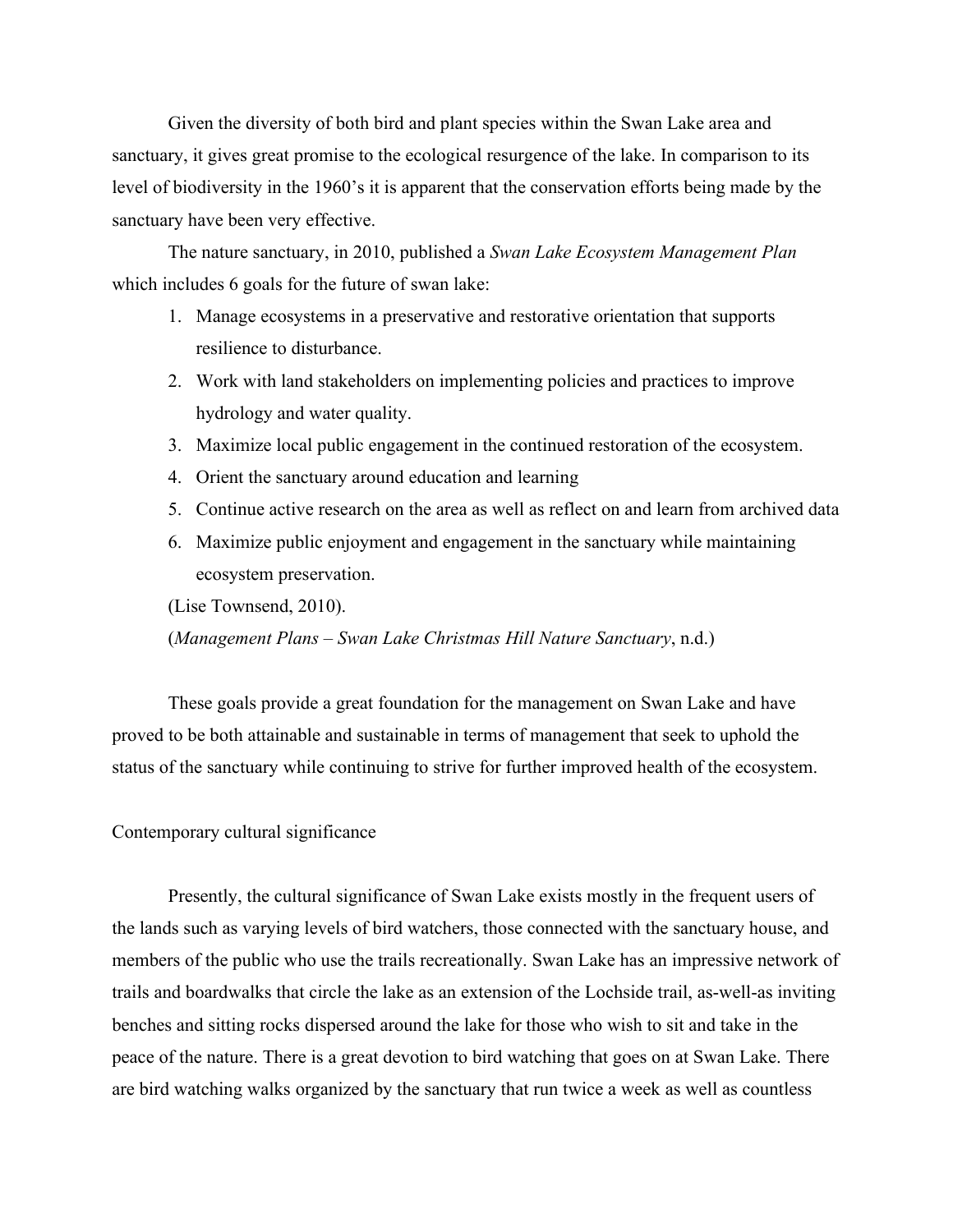members of the public that come to the lake with their cameras and binoculars as they please. There is also an education presence at the lake through the sanctuary house. Inside the house they offer interactive displays that work to educate the public on the species at the lake and the innerworkings of how the area is managed. There are also a number of educational and recreational kids' camps offered through the sanctuary that expose the camp goers to the nature and beauty of the area as well as the concepts of ecological protection and preservation.

In terms of contemporary indigenous presence on the lands there is minimal active representation from the nations themselves other than the working relationship between the nature sanctuary and the indigenous nations whose land it is on. This is apparent in the recognition and acknowledgement of the land use and rights. This being said, in the recent results of the 2021 nature sanctuary supporter survey, there was an overwhelming desire from the public for indigenous-led programming and education through the sanctuary. It is no doubt that this would be a tremendous addition to all the sanctuary has to offer (Supporter Survey Results, 2021).

## Personal impressions of place

Following this report, my personal impressions of Swan Lake have only heightened. I was first made of aware of Swan Lake as being an extension of Lochside trail which I frequently walk, run and cycle. In November I moved into a house by Uptown Mall, at this point I realized I was lucky enough to be within a 15-minute walk to the trailhead of Swan Lake, this proximity encouraged me to go and check it out. My third, more coincidental, exposure to Swan Lake was hearing from my mother about how she used to walk Swan Lake regularly with her grandma in the 1970's-80's when she was living in the area, this would have been in the period where environmental restoration of the lake was taking off. Now, I am lucky enough to be able to frequent Swan Lake on a weekly basis as it is a perfect walk for a study break from school.

My most recent trip to Sawn Lake, which began as a reconnaissance mission for this report, started with a stop in off the trail at the nature sanctuary house where I was able to walk around the house and interact with their educational tools. While being there was lucky enough to speak with Cara Gibson, the executive director of the sanctuary house. Cara was pleased to hear about this assignment and my interest in Swan Lake. She was incredibly helpful in my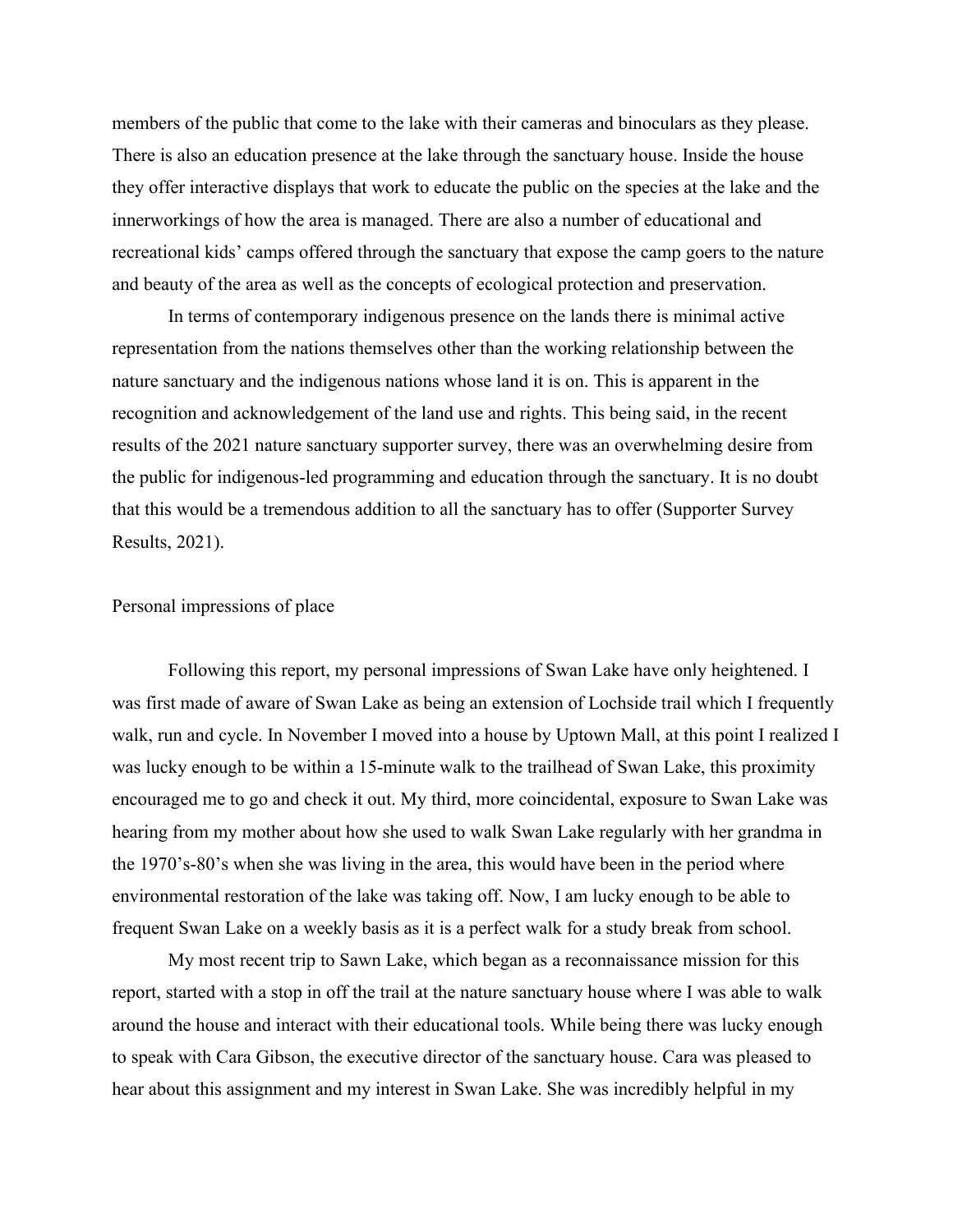research process by forwarding a checklist of bird species within the sanctuary, and a handful of other resources used throughout this report.

Continuing on with my walk around the lake, I was passed on the trail by two selfproclaimed "hobby bird watchers" with large cameras in tow. These two bird watchers were delighted to stop and chat and even pointed out a few bird species as we talked. I wish I had caught their names or had even taken a photo of them because they in themselves were truly a thing a beauty. In our conversation, one of the bird watchers laughed to himself and said "There aren't many birds to watch now, but in the spring when they return all they do is eat and reproduce" the other man laughed in response and said "Well isn't that what life is all about, anyways?" I joined them in their laughter.

I thought this conversation was a great way to wrap up my visit to Swan Lake and conclude this report. At the end of the day this beautiful sanctuary is a place to honour the past and present of the land, the species, and each other. How lucky are we to get experience a space such as Swan Lake.